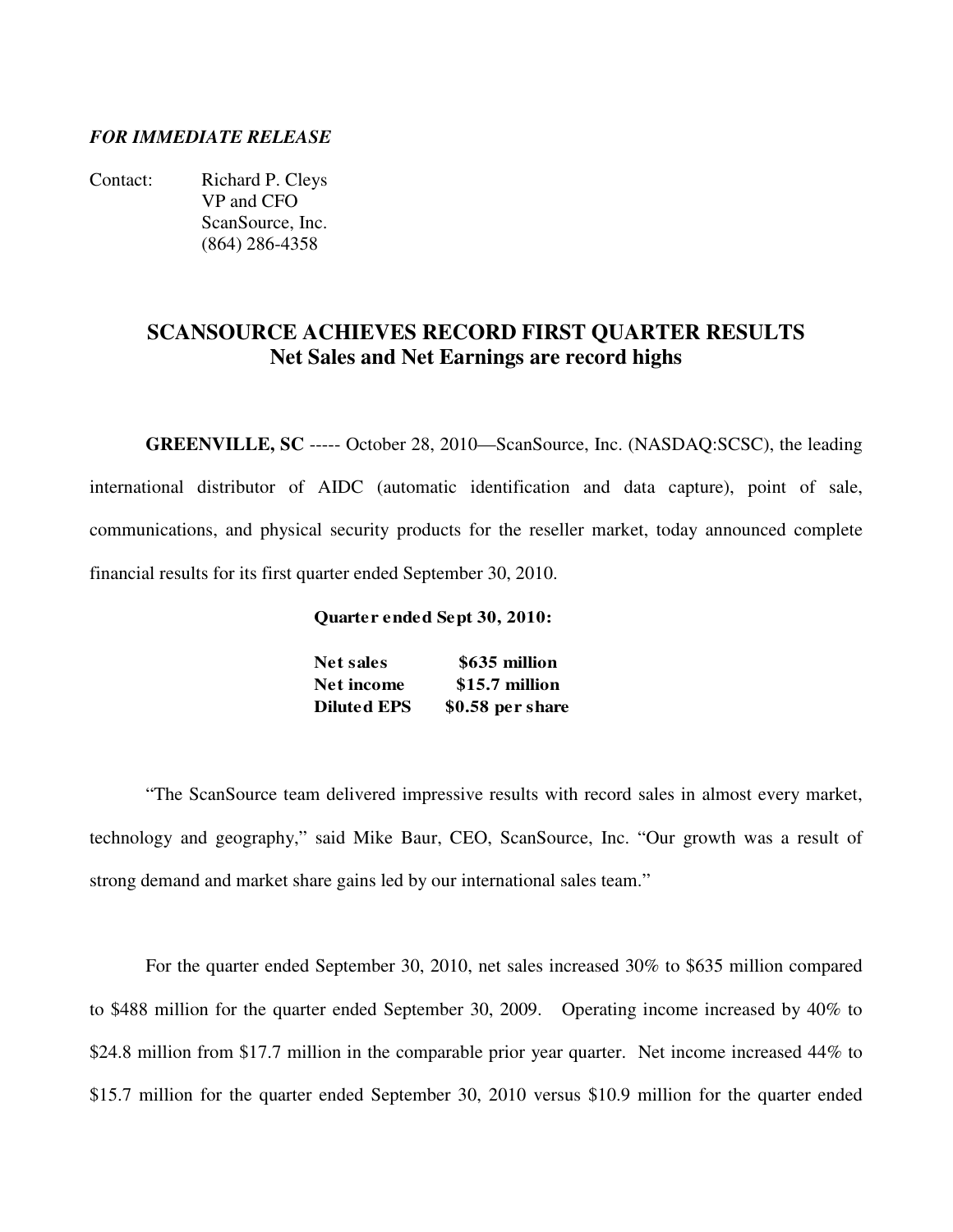September 30, 2009. The effective tax rate for the quarter was 35.6%, compared to 37.4% for the prior year quarter. Diluted earnings per share increased 41% to \$0.58 in the current quarter compared to \$.41 in the prior year quarter.

#### **Forecast for Next Quarter**

 The Company announced its revenue forecast for the second quarter of fiscal 2011. ScanSource expects net revenues for the December 2010 quarter could range from \$625 million to \$645 million.

#### **Safe Harbor Statement**

 This press release contains comments that are "forward looking" statements that involve risks and uncertainties; these statements are subject to the safe harbor created by the Private Securities Litigation Reform Act of 1995. Any number of important factors could cause actual results to differ materially from anticipated results, including, but not limited to, macroeconomic circumstances that could impact our business, such as currency fluctuations, continued adverse capital and credit market conditions and a prolonged economic downturn. For more information concerning factors that could cause actual results to differ from anticipated results, see the Company's annual report on Form 10-K for the year ended June 30, 2010 filed with the Securities and Exchange Commission.

#### **About ScanSource, Inc.**

 ScanSource, Inc. (NASDAQ:SCSC) is the leading international distributor of specialty technology products, consisting of seven sales units in North America, Latin America and Europe. ScanSource POS and Barcoding in North America, Latin America and Europe delivers AIDC and POS solutions; Catalyst Telecom in the U.S. and ScanSource Communications in North America and

2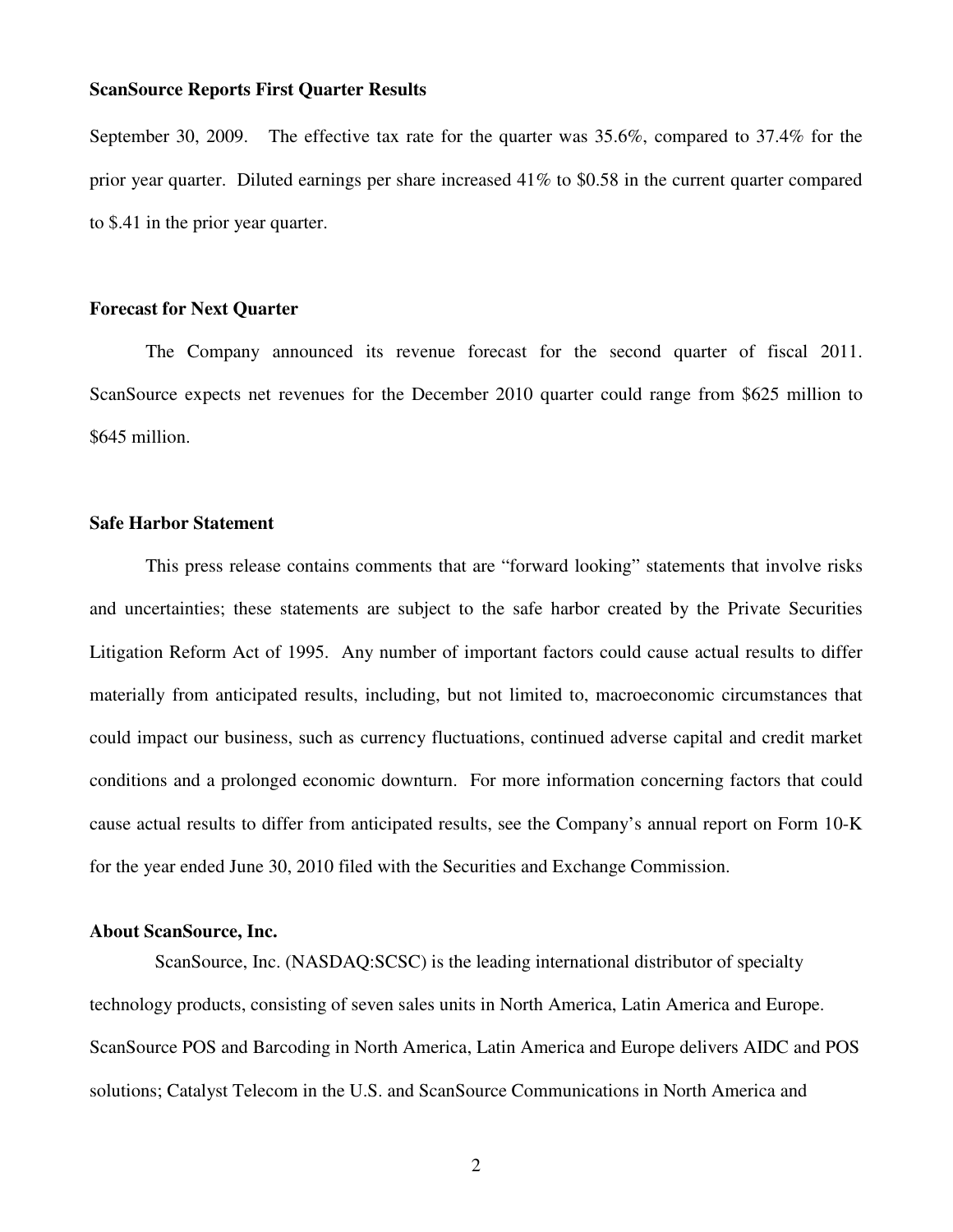Europe, provide voice, video and converged communications equipment; and ScanSource Security in North America offers physical security solutions. Founded in 1992, the company ranks #881 on the Fortune 1000. For more information, call the toll-free sales telephone number at 800.944.2432 or visit www.scansourceinc.com.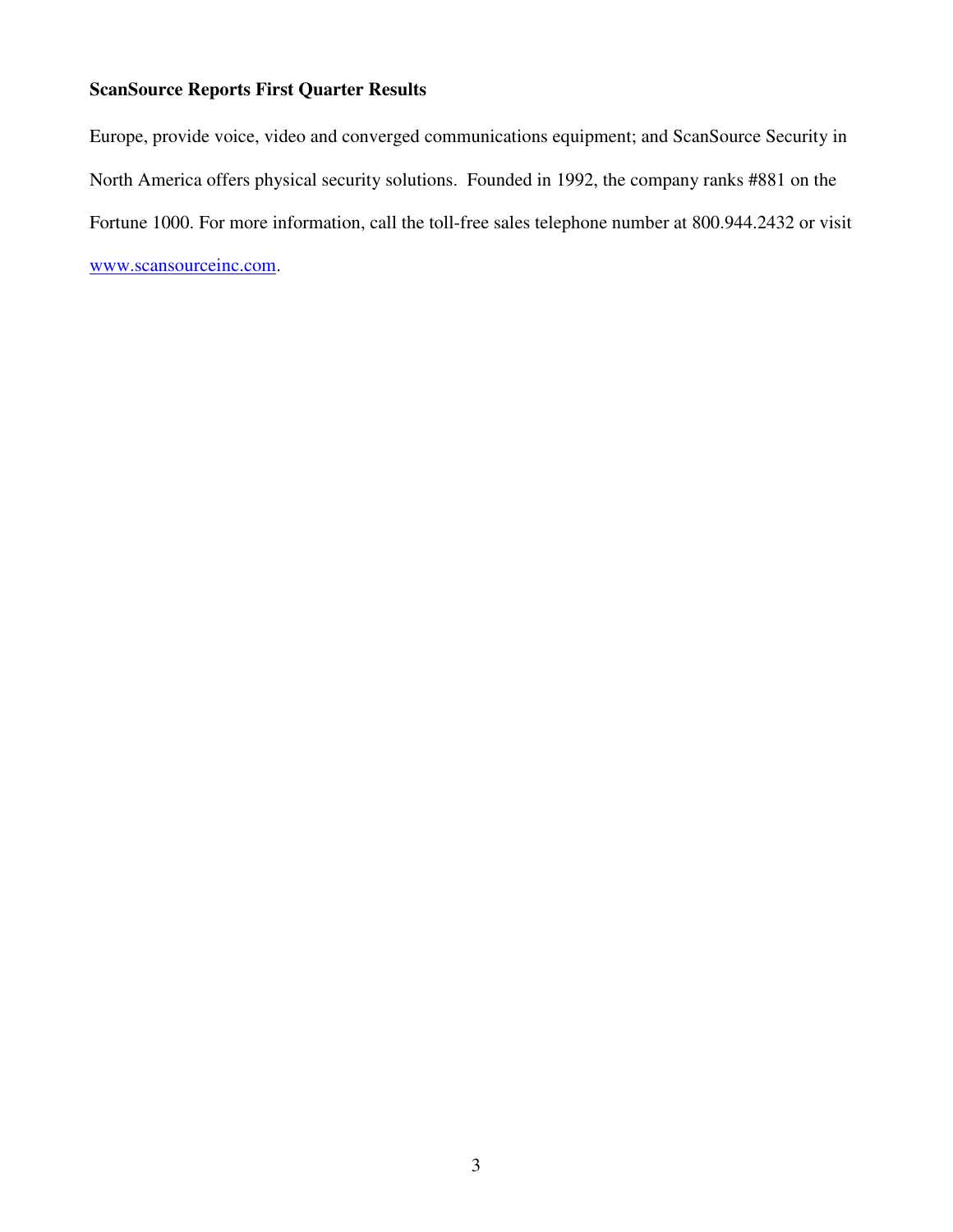### **Scan***Source* **, Inc. and Subsidiaries Condensed Consolidated Balance Sheets (Unaudited) (in thousands)**

| September 30,<br>2010                                  |    |         | <b>June 30,</b><br>$2010*$ |           |
|--------------------------------------------------------|----|---------|----------------------------|-----------|
| <b>Assets</b>                                          |    |         |                            |           |
| Current assets:                                        |    |         |                            |           |
| Cash and cash equivalents                              | \$ | 14,375  | \$                         | 34,605    |
| Accounts receivable, less allowance of                 |    | 413,525 |                            | 357,749   |
| \$23,290 at September 30, 2010                         |    |         |                            |           |
| \$21,907 at June 30, 2010                              |    |         |                            |           |
| Inventories                                            |    | 345,267 |                            | 346,610   |
| Prepaid expenses and other assets                      |    | 20,150  |                            | 16,762    |
| Deferred income taxes                                  |    | 12,127  |                            | 12,066    |
| Total current assets                                   |    | 805,444 |                            | 767,792   |
| Property and equipment, net                            |    | 24,564  |                            | 23,528    |
| Goodwill                                               |    | 34,306  |                            | 33,785    |
| Other assets, including identifiable intangible assets |    | 39,591  |                            | 34,645    |
| <b>Total assets</b>                                    | \$ | 903,905 | \$                         | 859,750   |
| <b>Liabilities and Shareholders' Equity</b>            |    |         |                            |           |
| Current liabilities:                                   |    |         |                            |           |
| Current portion of long-term debt                      | \$ |         | \$                         |           |
| Accounts payable                                       |    | 296,536 |                            | 287,864   |
| Accrued expenses and other liabilities                 |    | 36,955  |                            | 35,027    |
| Income taxes payable                                   |    | 9,512   |                            | 7,948     |
| Total current liabilities                              |    | 343,003 |                            | 330,839   |
| Long-term debt                                         |    | 30,429  |                            | 30,429    |
| Borrowings under revolving credit facility             |    |         |                            |           |
| Other long-term liabilities                            |    | 16,827  |                            | 11,631    |
| <b>Total liabilities</b>                               |    | 390,259 |                            | 372,899   |
| Shareholder's equity:                                  |    |         |                            |           |
| Common stock                                           |    | 113,468 |                            | 111,951   |
| Retained earnings                                      |    | 402,341 |                            | 386,634   |
| Accumulated other comprehensive loss                   |    | (2,163) |                            | (11, 734) |
| Total shareholders' equity                             |    | 513,646 |                            | 486,851   |
| Total liabilities and shareholders' equity             | \$ | 903,905 | \$                         | 859,750   |

\* Derived from audited financial statements at June 30, 2010.